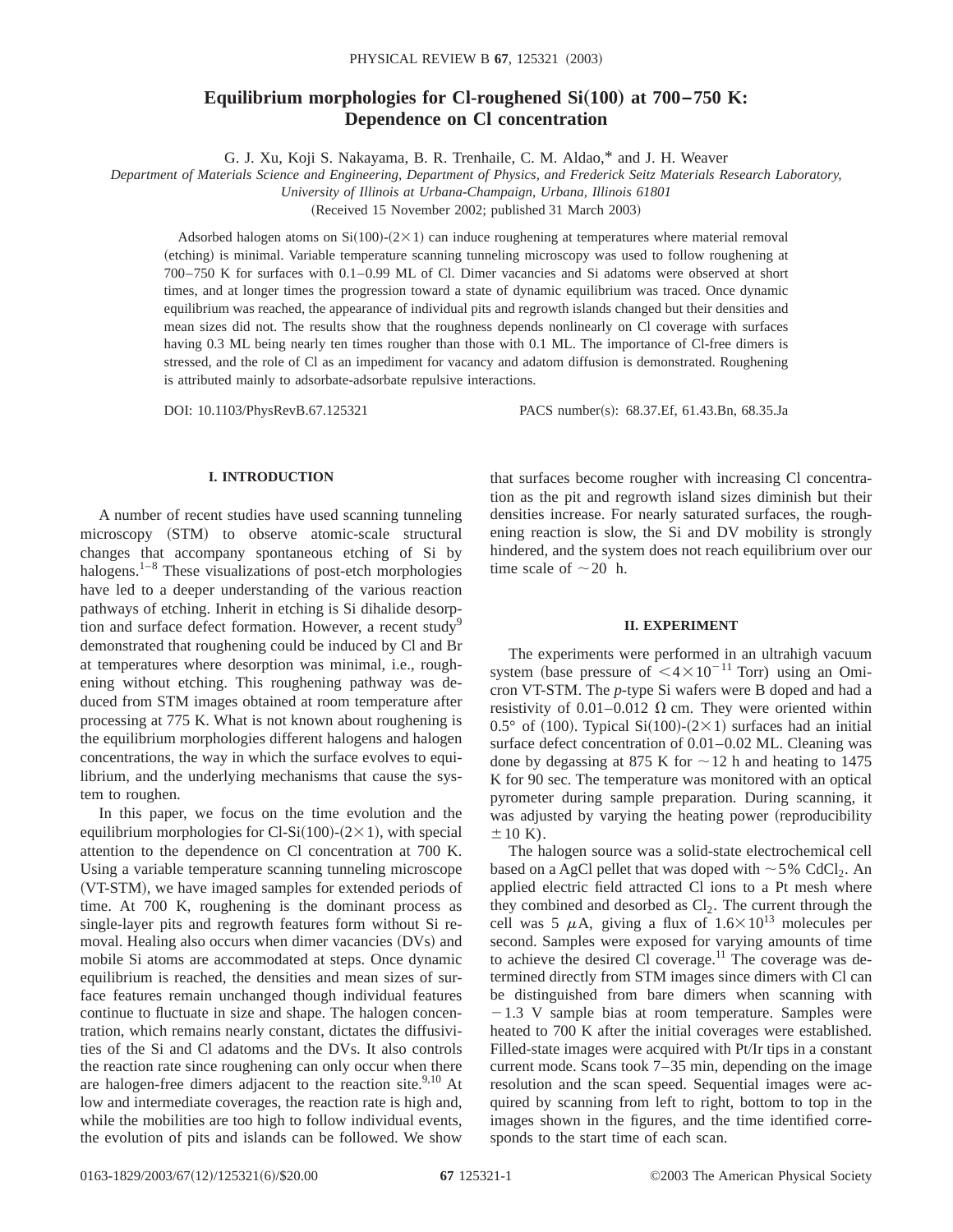

FIG. 1. STM images (a) and (b) represent the equilibrium morphology for 0.1 ML Cl on  $Si(100)$  at 700 K. While the average feature size, surface area, and density did not change, the details in a given region were still dynamic. Large features such as islands  $I_1$ and  $I_2$  and pit  $P_1$  changed shape and size over the course of  $\sim$ 9 h.  $I_3$  and  $P_2$  disappeared as a consequence of attachment and detachment fluctuations. While the appearance of the  $S_A$  in (c) has a relatively low kink density, such as for clean  $Si(100)$ , roughening with Cl results in large peninsulas and gulfs at the intrinsically rougher  $S_B$  steps. Likewise  $S_A$  steps for the RI and pit features are much more regular than the  $S_B$  steps of those features.

## **III. RESULTS AND DISCUSSION**

The roughening pathway for  $Si(100)$  was discovered by Nakayama *et al.*<sup>9</sup> They reported that thermally activated roughening involved Cl-induced reactions in which DVs and Si regrowth islands (RIs) can be produced without desorption, i.e., without etching. They proposed a sequence of events in which a Si dimer with two Cl adatoms undergoes an isomerization reaction, forming  $SiCl<sub>2</sub>$  and a Si atom with two dangling bonds. The Si atom is thereby destabilized and it can escape onto the terrace. The  $SiCl<sub>2</sub>$  species cannot decay via the reverse isomerization pathway since one of the Si atoms has been replaced by a vacancy. At high temperature,  $\text{SiCl}_2$  can desorb in a process termed vacancy-assisted desorption or etching.<sup>12–15</sup> At temperatures for which desorption is not likely, the  $SiCl<sub>2</sub>$  unit can decay by transferring the Cl atoms to nearby Cl-free sites. If this happens, the nowbare Si atom can also escape onto the terrace. The result is a DV and two Si adatoms that can form regrowth structures. The Cl atoms can then participate in subsequent reactions. Competing with roughening are healing processes whereby mobile DVs and adatoms are accommodated at steps, including those associated with extended pits and islands.

A key element in the roughening (and etching) pathway is that halogen-free dimers must exist adjacent to the reaction site—they are the sites to which Si must escape. Figures 1–4 show the consequence of roughening as a function of Cl concentration under conditions where there is minimal Cl loss (confirmed by imaging at ambient temperature). At low and intermediate coverage, the surface evolves quickly but at high coverage, Fig. 4, the requisite bare sites are too few and both reaction and diffusion are suppressed. As discussed below, Figs. 1–3 represent dynamic equilibrium morphologies where the details of a particular feature fluctuate, as revealed by the images, but the size distributions and densities for pits and RIs do not change. The morphology of Fig. 4 reflects transient reaction and roughening.

The images in Figs. 1(a) and 1(b) were acquired  $\sim$ 35.6 h and  $\sim$  44.8 h after the sample reached 700 K. The initial coverage was  $\theta_i$ (Cl)=0.1 ML. Early images showed transient processes related to Ostwald ripening of both pits and RIs as DVs and Si atoms were exchanged and larger features grew at the expense of smaller ones. Dynamic equilibrium was reached after  $\sim$  2 h. The average pit size was then  $\sim$  621 nm<sup>2</sup> and the average RI size was  $\sim$  532 nm<sup>2</sup>. Pits covered  $\sim$  5.8% of the surface area and RIs covered  $\sim$  5.3%. The densities of pits and RIs were  $\sim$ 100  $\mu$ m<sup>-2</sup> each. Though these values did not change, the details in a given image were still very dynamic. Island  $I_1$  in Fig. 1(a), for example, altered its shape to a lower aspect ratio after an elapsed time of  $\sim$ 9.2 h. Over the same period,  $I_2$  and  $P_1$ changed shape and increased in size by  $\sim 8300$  and  $\sim 1500$ dimers, respectively. Some features also disappeared as a consequence of fluctuations in size and shape. For example,  $I_3$  and  $P_2$ , which were derived from  $\sim$ 1700 and  $\sim$ 3400 dimers, fluctuated and finally disappeared after  $\sim$  70 min and  $\sim$  8.8 h, respectively.

Figure  $1(c)$  makes it possible to visualize changes in the step profile. For clean surfaces,  $S_A$  steps (which run parallel to the dimer rows) have a low kink density while  $S_B$  steps (perpendicular to dimer rows) are much less regular because the energy to form a kink on an  $S_B$  step is much lower than that on an  $S_A$  step. Step motion occurs through the exchange of atoms with the reservoir of Si adatoms on the terraces, and the pattern in equilibrium reflects the interaction energies between dimers. $16,17$  The limited roughness of clean Si steps makes it possible to analyze them in terms of kinks assuming no overhangs. Here, we see that Cl has a profound effect and, although overhangs are not dominant, large peninsulas and gulfs characterize the  $S_B$  steps, Fig. 1(c). This is remarkable since it implies that Cl in small concentrations can alter the effective substrate dimer-dimer interactions. Conversely,  $S_A$ steps are not significantly altered at this coverage and they show a similar roughness to those of clean  $Si(100)$ .

Images for  $0.3$  ML Cl-Si $(100)$  showed that it took longer to reach equilibrium compared to 0.1 ML. Sequential scans showed small islands and pits that grew, shrank, and disappeared as new ones were created. By  $\sim$  4 h, the surface had reached dynamic equilibrium and the images of Fig. 2 are representative of this configuration with rapidly changing local morphologies. Islands  $I_1$  and  $I_2$  and several surrounding pits show significant changes as they captured and released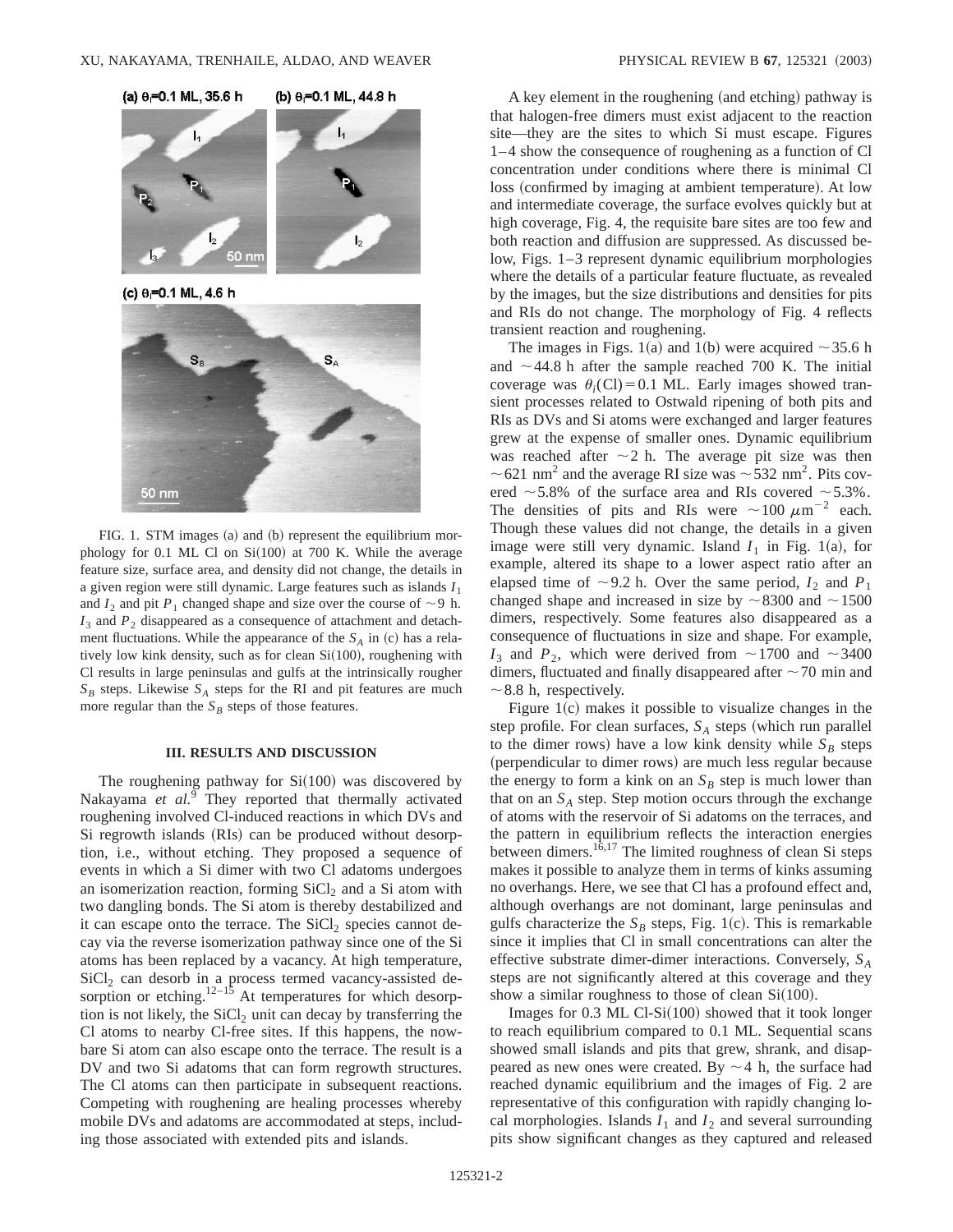(a)  $\theta_1 = 0.3$  ML, 10.7 h



(b)  $\theta_1 = 0.3$  ML, 10.9 h



FIG. 2. (a) and (b) represent the equilibrium morphology for  $0.3$ ML Cl-Si $(100)$  at 700 K. Islands  $I_1$  and  $I_2$  and several surrounding pits changed as they captured and released Si adatoms and DVs. Pits  $P_1$  and  $P_2$  merged and a remnant island was cut off from the main terrace. The pits and RIs of Fig. 2 are a factor-of-10 smaller than those of Fig. 1 (note the scale difference). Pits and RI features also occupied  $\sim$  2.5 times more space on the terrace for 0.3 ML than for 0.1 ML. Roughening of  $S_A$  steps is now evident with deep gulfs and overhangs.

Si adatoms and DVs. Figure 2(b) shows that pits  $P_1$  and  $P_2$ merged and a small residual island was isolated in the center of the merged area. Compared to Fig. 1, the pits and RIs were a factor-of-10 smaller (average pit size  $\sim$  54 nm<sup>2</sup>, average RI size  $\sim$  52 nm<sup>2</sup>). *I*<sub>2</sub> in Fig. 1(b) is  $\sim$  13 times the size of  $I_2$  in Fig. 2(b) and  $P_1$  in Fig. 1(b) is  $\sim$  1.5 times the combined size of  $P_1$  and  $P_2$  in Fig. 2(b) (note the difference in scales). Moreover, both the pits and RIs covered  $\sim$  14% of the surface area; they occupied  $\sim$  2.5 times more space on the terrace for 0.3 ML than for 0.1 ML. The densities of pits and RIs were  $\sim$  2600  $\mu$ m<sup>-2</sup> each. *S<sub>A</sub>* steps, such as those shown, were rough and had rapidly evolving patterns. In contrast to the  $S_A$  step in Fig. 1(c), steep gulfs and overhangs were apparent in the step of Fig. 2.

Figure 3 shows a surface for which  $\theta_i$ (Cl) was 0.5 ML  $(same scale as Fig. 2)$ . Dynamic equilibrium was reached after  $\sim$  8 h. As shown, the appearance of the small RIs around island *I* in Fig.  $3(a)$  changed substantially in 0.2 h. Likewise, pits  $P_1 - P_3$  all showed changes, and many small features appeared or disappeared across the surface. Here, the pits and RIs had average sizes of  $\sim$  38 and  $\sim$  12 nm<sup>2</sup> and the surface was covered  $\sim$ 18% by pits and  $\sim$ 7% by RIs.





(b)  $\theta$ <sub>1</sub>=0.5 ML, 12.2 h



FIG. 3. (a) and (b) represent the equilibrium morphology for  $0.5$ ML Cl-Si $(100)$  at 700 K (same scale as Fig. 2). Small RIs around island  $I$  in (a) changed substantially in 0.2 h (b). Over the same period, pits  $P1 - P3$  showed significant restructuring, and many small features appeared or disappeared across the surface. These pits and RIs were even smaller than those for  $\theta_i$ (Cl)=0.3 ML.

These pits and RIs were even smaller than those for  $\theta_i$ (Cl)  $=0.3$  ML. The densities of pits and RIs were  $\sim$ 4700 and ~5800  $\mu$ m<sup>-2</sup> each. For each of these coverages, 0.1, 0.3, and 0.5 ML, the pit density and the RI density were close to each other, and they increased with coverage.

The difference between pit and RI surface area was minimal for 0.1 and 0.3 ML Cl, but the difference was significant at 0.5 ML with  $\sim$  18% pit and  $\sim$  7% RI surface coverage. This can be attributed to the smaller feature size and the corresponding greater average step curvature. Convex steps involve a higher average number of broken bonds per atom than do concave steps. From an energetic point of view, pits would be favored over RIs since the surface would favor concave steps (corresponding to the perimeter of pits inside the terrace) over convex steps (corresponding to the perimeter of RIs on the terrace). This effect is minimal when the feature size is large enough and the curvature is small. Although there is tenfold decrease in average feature size from 0.1 to 0.3 ML coverage, the curvature is still too low to play a significant role. With the increase of curvature, the energy difference per atom at the perimeters of pit and RI will be more profound, and this accounts for the difference between the pit and RI surface area. Note that Si atoms from unstable RIs can be accommodated at step edges.

Figure 4 shows an image taken 20.2 h after the sample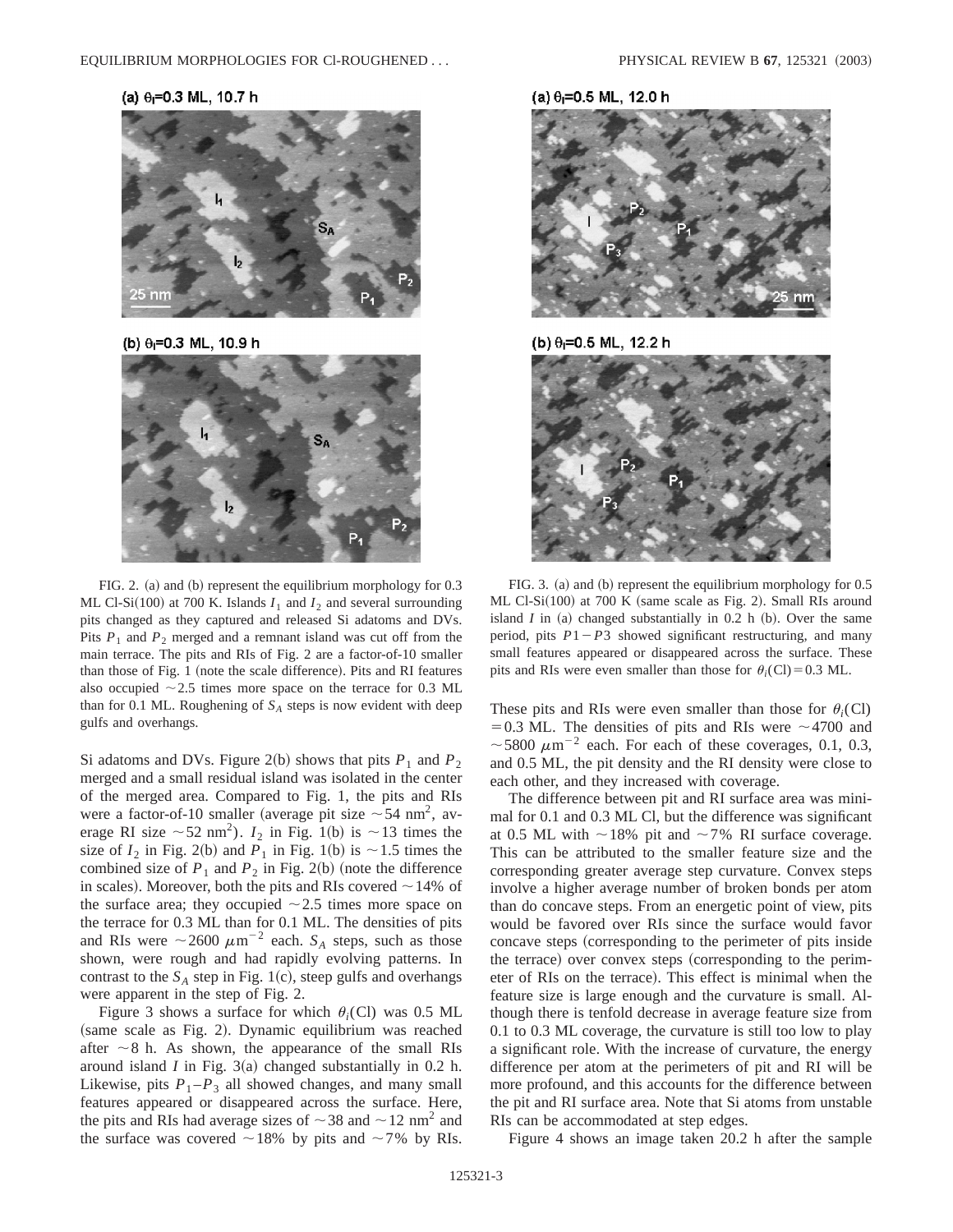# $\theta_1 = 0.99$  ML, 20.2 h



FIG. 4. STM image for a surface with a high concentration of Cl where surface reactions were sluggish (too few Cl-free dimers) and the morphology evolved slowly (frustrated diffusion). This is not the equilibrium morphology since changes in the average sizes for pits and RIs, as well as their surface area, continued to occur. Evident are small pits that were confined to a single dimer row as well as others that had branched and were wider.

reached 700 K  $\lceil \theta_i(C) \rceil$  on the terrace was 0.99 ML and the terrace concentration decreased to  $\theta_f$ (Cl)=0.93 ML]. In this case, the high concentration of Cl inhibited surface reactions (too few Cl-free dimers) and the evolution of the surface was sluggish. Over time, however, more Cl-free dimers became available as new sites on the roughened surface accommodated Cl and limited desorption occurred. This led to an increased rate of roughening. At 20.2 h, Fig. 4, small pits had branched and some were wider than one dimer row. The RIs reached an average length of  $\sim$  7.4 dimer units. The pits and RIs had average sizes of  $\sim$ 3.5 and  $\sim$ 2.3 nm<sup>2</sup>, and the surface was covered  $\sim 8\%$  by pits and  $\sim 4\%$  by RIs. This surface is far from equilibrium in that subsequent scans showed



FIG. 5. The sum of pit and RI areas plotted as a function of time at 700 K. For  $\theta_i$ (Cl)=0.3 and 0.5 ML, the area increased quickly but then stabilized as the surfaced reached dynamic equilibrium. It took longer for 0.5 ML since the areal density of free dimers was lower and DV and adatom diffusion was hindered by Cl. For  $\theta_i$ (Cl)=0.99 ML, the surface was still evolving; the apparent increase in the roughening rate after an extended time reflects the gradual reduction in Cl concentration on the terraces (increase in alternate bonding sites).

changes in average sizes for pits and RIs, as well as their surface areas.<sup>10</sup>

Figure 5 shows the combined pit and RI areas as a function of time at 700 K for Cl-terminated  $Si(100)$  surfaces. For  $\theta_i$ (Cl)=0.3 and 0.5 ML, the combined area first increased quickly but it saturated after  $\sim$  4 and  $\sim$  8 h, respectively, as the surfaces reached dynamic equilibrium. Results for  $\theta_i$ (Cl)=0.1 ML are not included because the roughening process was completed before high quality images could be taken (typically  $1-2$  h to minimize thermal drift). It a took longer time for a surface with higher Cl coverage to reach dynamic equilibrium. The effect of increased Cl concentration is to increase the density of sites where isomerization reactions can occur but also to reduce the density of bare dimers needed for recycling reactions and diffusion. The equilibrium surface roughness is also higher for higher coverage (discussed below) and many more reaction events are required to reach equilibrium. For  $\theta_i$ (Cl) = 0.99 ML, the surface was still in the transition stage since roughening is sluggish at high concentration.

For roughened surfaces in equilibrium, Figs. 1–3, the increase in surface energy compared to a clean surface, where the roughness is negligible, can be related to the number of broken bonds. To quantify the density of broken bonds, we determine the surface roughness by measuring the total length of the perimeters of the pits and RIs (in nm) and normalized it to the surface area  $(in \ nm^2)$ , with care taken to avoid regions where there were intrinsic steps.<sup>18</sup> The resulting surface roughness (in  $nm/nm^2$ ) is summarized in Fig. 6. It is 7.3 and 14.4 times greater for 0.3 and 0.5 ML, respectively, than for 0.1 ML. The roughness for  $\theta_i$ (Cl)  $=0.99$  ML is not included since the system is not in equilibrium. The low number of defects for clean  $Si(100)$  is a consequence of the high bonding energies among Si atoms. Cl atoms weaken the Si-Si bond strengths and the surface



FIG. 6. Surface roughness, defined as the total length of the perimeters of the pits and RIs (in nm) over the surface area (in  $nm<sup>2</sup>$ ), for Cl-Si(100) as a function of coverage. The roughness increases nonlinearly with Cl coverage because correlations in particle arrangements are important. Also included is a point for a sample that had been heated at 750 K for 3 h, where desorption  $(etching)$  was important  $(image shown in Fig. 7)$ . It fits well with the trend established at 700 K since the roughness is dictated by the fast kinetic process, not the slow ones related to desorption.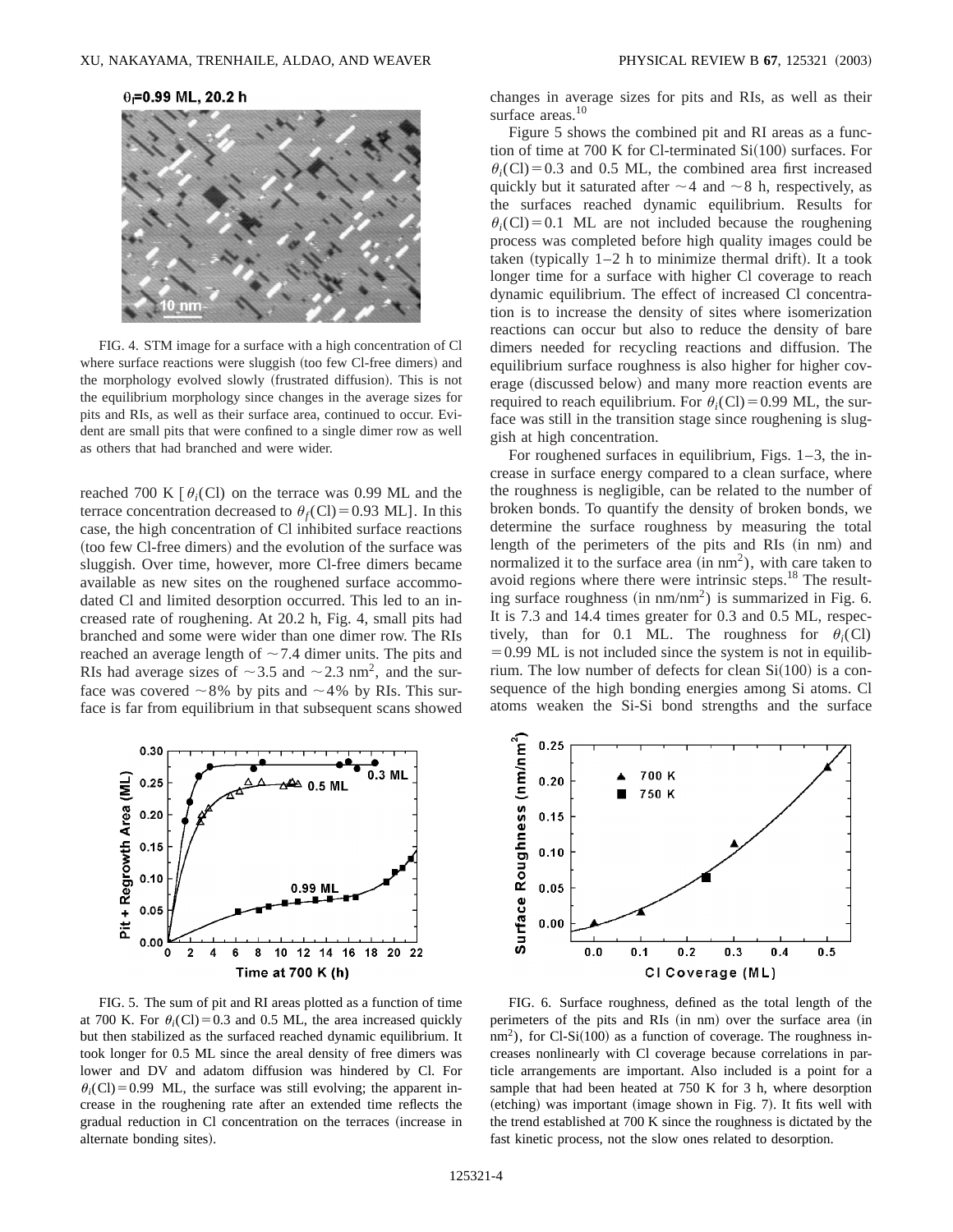# (a)  $\theta_1 = 0.5$  ML,  $\theta_1 = 0.24$  ML, 3 h, 750 K



FIG. 7. STM image for a sample had been heated at 750 K for 3 h. Images acquired at ambient temperature showed that the initial and final terrace concentrations were 0.5 and 0.24 ML. Surface features similar to those of Fig. 2 are evident where the latter features were for a surface that was roughened at a constant concentration of 0.3 ML at 700 K.

roughens. A linear dependence of roughness on Cl coverage might be expected from mean-field-type considerations that do not take into account correlations in the arrangement of particles. However, Fig. 6 shows very nonlinear behavior, and this indicates that correlations in particle arrangements are important. We note that Zhdanov and Kasemo<sup>19</sup> studied the effect of adsorption on roughening using Monte Carlo simulations that included correlations. They reported that the roughening temperature did not depend linearly on the adsorbate coverage.

The above results were obtained at 700 K where desorption was negligible. It is important to determine how the roughness would depend on concentration in a temperature regime when desorption is possible. To do this, we heated a sample with  $\theta_i$ (Cl)=0.5 ML to 750 K for 3 h and then quenched it to ambient temperature. Images such as that of Fig. 7 gave a final terrace concentration of  $\theta_f$ (Cl)  $\sim$  0.24 ML. Figure 2 shows similar features for a sample that was roughened at a constant concentration of 0.3 ML at 700 K. Analysis indicated a roughness of  $0.0624$  nm/nm<sup>2</sup>, a value that fit well with the trend established at lower temperature, Fig. 6. While the increase in temperature accelerated surface processes, the final patterns were determined by the relative rates of those processes, and they were not significantly altered. In all cases, desorption is slow compared to the roughening and healing processes. The surface roughness is that of the equilibrium surface corresponding to the final Cl coverage, despite Cl loss and etching.

The results presented here demonstrate that adsorbed Cl plays multiple roles. First, it is the agent that causes roughening, and the extent of roughening increases with coverage. Second, Cl alters the diffusivities of Si adatoms and DVs, and it determines the rate at which the surface approaches dynamic equilibrium. An aspect of this equilibrium state is that the mobile species seek to form energetically favorable configurations, with partial healing of damage by DV annihilation or Si adatom accommodation at steps. As a result,

the surface roughness is 14.4 times greater for 0.5 ML than for 0.1 ML.

What remains uncertain is the nature of the interactions that drive the  $CI-Si(100)$  surface to a roughened state. Based on restricted-solid-on-solid model calculations, Zhdanov and Kasemo<sup>19</sup> proposed three general types of interactions in roughening, namely, (i) indirect next-nearest-neighbor adsorbate-substrate repulsion, (ii) attractive nearest-neighbor adsorbate-substrate lateral interaction, and (iii) repulsive adsorbate-adsorbate lateral interaction. Mechanism (i) implies that Cl would be prone to adsorb on Si ad-dimers or at the top of a step edge. Under mechanism  $(ii)$ , Cl would prefer sites near step edges on the lower terrace. From STM images, however, neither one of these tendencies was detected. Moreover, Selloni and co-workers<sup>12,20</sup> found equal stabilities for Cl atoms adsorbed on a pristine terrace and on a dimer next to a DV on the same row, indicating that mechanism (ii) is not dominant.

There is substantial evidence that points to the importance of (iii), repulsive adsorbate-adsorbate lateral interactions. Several years ago, Rioux *et al.*<sup>21</sup> showed the chemisorption consequence of steric repulsions for I on  $Si(100)$ , namely, a  $c(4\times2)$  configuration at 0.5 ML coverage. Local  $c(4\times2)$ regions were also observed for Cl- or Br-terminated  $Si(100)$ .<sup>7,15</sup> Here, we have observed that it is rare that Cl adatoms are adjacent to each other within the same dimer row at ambient temperature, though alignment across rows is more common. These results are consistent with inter-row and intra-row steric repulsive interactions of 26 and 61 meV, respectively, proposed by Herrmann *et al.* based on densityfunctional calculations.<sup>22</sup> These repulsive interactions would make  $S_A$  steps energetically unstable for a saturated surface. Moreover, steric repulsions, involving Br and I, produced (3)  $\times$ 2) domains in which dimer rows were separated by missing atom rows after surfaces were saturated and etched. $3,21$ Finally, de Wijs and Selloni calculated that the  $(3\times2)$  reconstructed surface is the most stable for Br-Si $(100)$ .<sup>23</sup>

Though steric repulsion is important at high and intermediate coverages, one might expect much less impact at low coverages of 0.1 and 0.3 ML. In particular, the halogens could be adsorbed in such a way as to reduce adsorbateadsorbate interactions. However, steric repulsive interactions of 26 and 61 meV cannot prevent Cl pairs from adsorbing at neighboring dimers at 700 K as the Boltzmann factors,  $\exp(-E/kT)$ , are only  $\sim 0.65$  and  $\sim 0.36$ , respectively. These pairs can then meet and cause local pitting. Some pits can be healed by Si adatom capture. Others will diffuse via DV events and form larger features. Thus, steric repulsive interactions are likely to be the key for roughening, even at low coverage. Preliminary results of Monte Carlo modeling indicate that adsorbate-adsorbate interactions are dominant up to  $0.5$  ML.<sup>24</sup>

#### **IV. CONCLUSIONS**

This paper has focused on the roughening of  $Si(100)$ - $(2\times1)$  under different Cl coverages at a temperature at which desorption was small, with additional insight obtained where etching was important at 750 K. We demonstrated that